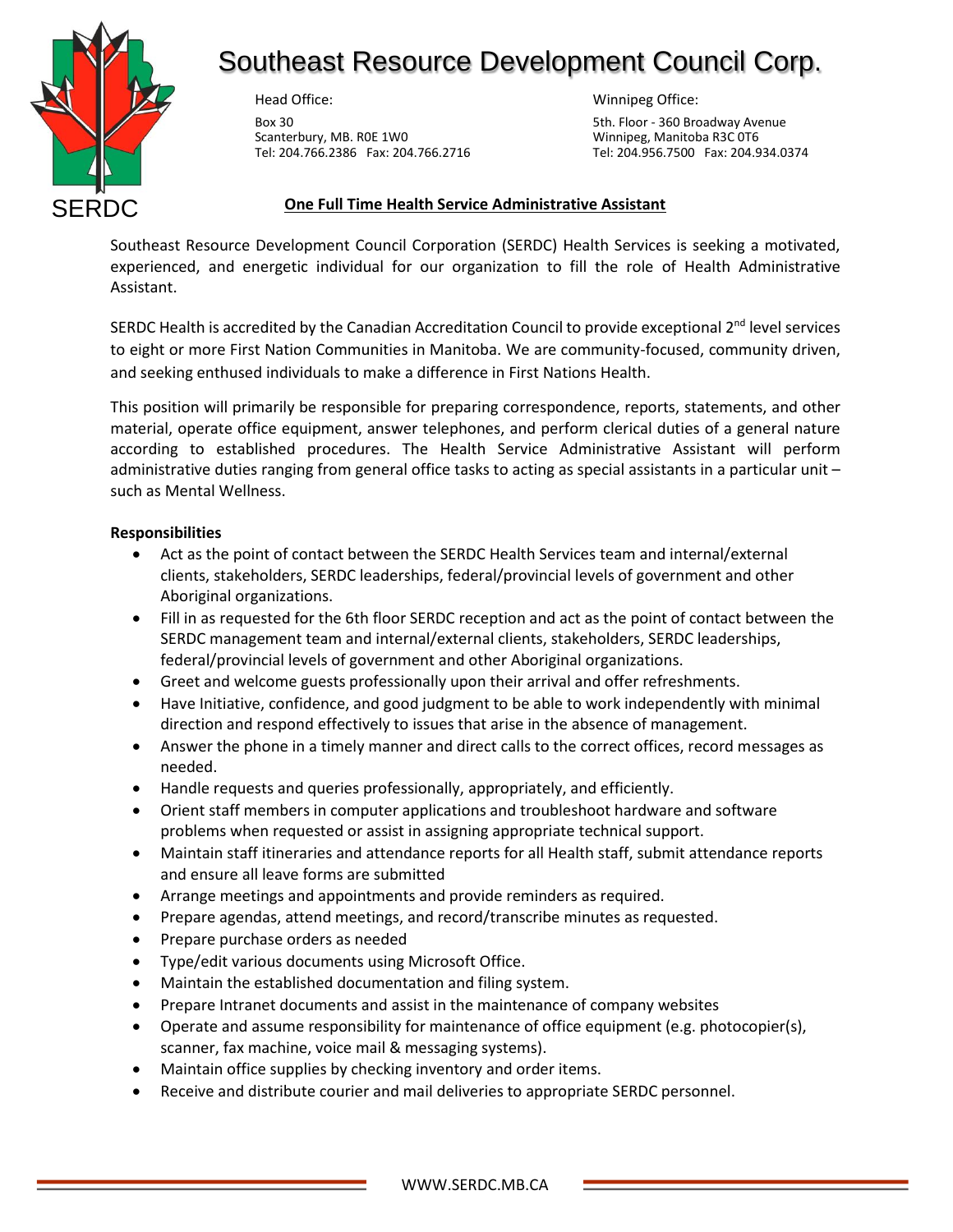- Coordinate/manage boardroom schedules with 6th floor administrative staff according to rental agreements.
- During an emergency epidemic/pandemic situation, job duties will be reviewed and reassigned accordingly.
- All other related duties assigned by your supervisor and the leadership of SERDC.

#### **Qualifications/Skills**

- Graduate of an administrative program
- Office Clerk experience
- Medical terminology is not required at this time, future training can be arranged
- Proficiency in Microsoft programs

#### **Essential:**

- Capable of working independently and as part of a team
- Knowledge of Federal/Provincial Health Care Systems
- Strong organizational skills
- Strong interpersonal and communication skills
- Deals effectively with the public, staff, and First Nations
- Prioritize and organize workload
- Knowledge of SERDC and its member First Nations
- Knowledge of FNIHB funded programs and various related program processes, practices, and methods
- Adhere to SERDC policies and procedures.
- Demonstrate professionalism in all working environments, including social media
- Maintaining confidentiality
- Valid MB Driver's License with access to a reliable vehicle

#### **Knowledge, Skills and Abilities:**

Computer Proficiency

• Word processing, Databases, Presentation software, Spreadsheets, E-mail, Internet

#### **Personal Attributes**

The incumbent must maintain strict confidentiality in performing the duties of the Health Services Administrative Assistant. The incumbent must also demonstrate the following personal attributes:

- Be honest and trustworthy
- Be respectful
- Possess cultural awareness and sensitivity
- Ability to speak Ojibwe an asset
- Be flexible, dependable, and reliable
- Demonstrate sound work ethics & judgement

#### **Working Conditions**

- Work in an office environment
- Work a standard work week of 8:30 to 4:30
- May be required to work some overtime hours to meet deadlines and during specific periods